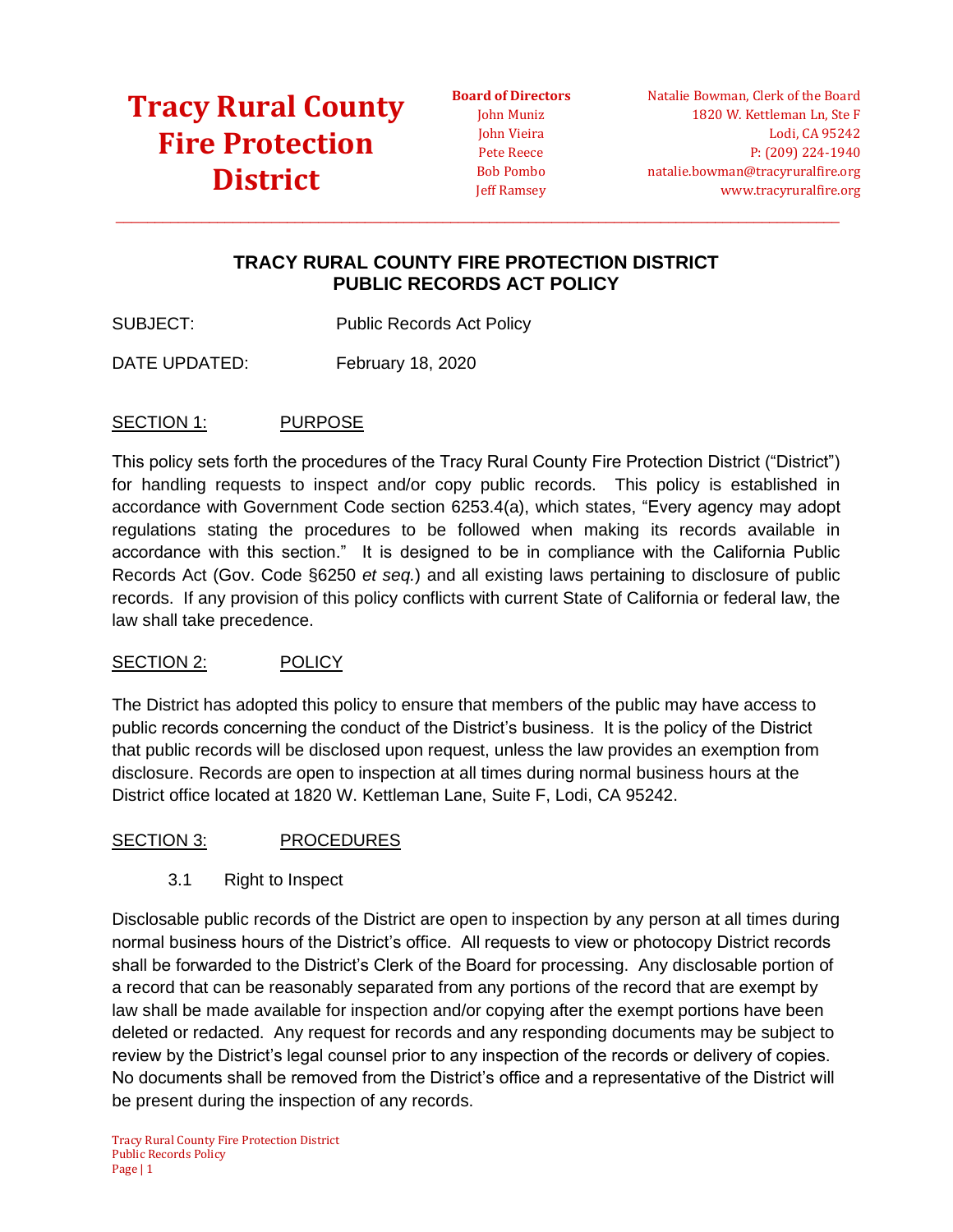**Board of Directors** John Muniz John Vieira Pete Reece Bob Pombo Jeff Ramsey

Natalie Bowman, Clerk of the Board 1820 W. Kettleman Ln, Ste F Lodi, CA 95242 P: (209) 224-1940 natalie.bowman@tracyruralfire.org www.tracyruralfire.org

Within ten (10) calendar days after the receipt of such request, the Clerk of the Board shall determine whether to comply with such request and shall immediately notify the person making the request of such determination and the reasons thereof. If immediate disclosure is not possible, the District shall provide the records within a reasonable period of time, along with an estimate of the date that the records will be available.

 $\_$  ,  $\_$  ,  $\_$  ,  $\_$  ,  $\_$  ,  $\_$  ,  $\_$  ,  $\_$  ,  $\_$  ,  $\_$  ,  $\_$  ,  $\_$  ,  $\_$  ,  $\_$  ,  $\_$  ,  $\_$  ,  $\_$  ,  $\_$  ,  $\_$  ,  $\_$  ,  $\_$  ,  $\_$  ,  $\_$  ,  $\_$  ,  $\_$  ,  $\_$  ,  $\_$  ,  $\_$  ,  $\_$  ,  $\_$  ,  $\_$  ,  $\_$  ,  $\_$  ,  $\_$  ,  $\_$  ,  $\_$  ,  $\_$  ,

3.2 Request to Inspect and/or Make Copies

## *Request Must be Submitted to the Clerk of the Board During Normal Business Hours.*

All requests for records must be submitted to the District's office during normal business hours to avoid any delays in responding to requests for inspection and/or copies of public records. This requirement complies with the Public Records Act mandate that public records must be "open to inspection at all times during the office hours of the state of local agency…" (Gov. Code §6253(a)). This requirement to submit records request during normal business hours also complies with the Public Records Act provision that allows the District to "adopt requirements for itself that allow for faster, more efficient, or greater access to records than prescribed by the minimum standards set forth in the Public Records Act." (Gov. Code §6253(e)).

### *Requests Should be Submitted in Writing to the Clerk of the Board.*

The District encourages members of the public to submit all records requests in writing to the Clerk of the Board's office, using the Public Record Request form. Written requests reduce any misunderstanding between the requestor and District staff, which allows District staff to respond to records requests in a timely manner and with greater efficiency. However, the District will not deny a request for records solely because it is not submitted in writing.

### *All Verbal Requests Must be Submitted to the Clerk of the Board.*

If any member of the public chooses to make a verbal request for records, such request will only be accepted through the Clerk of the Board's office during normal business hours when the District's office is open. Personnel in other departments who receive verbal requests for records will direct the requestor to contact the Clerk of the Board.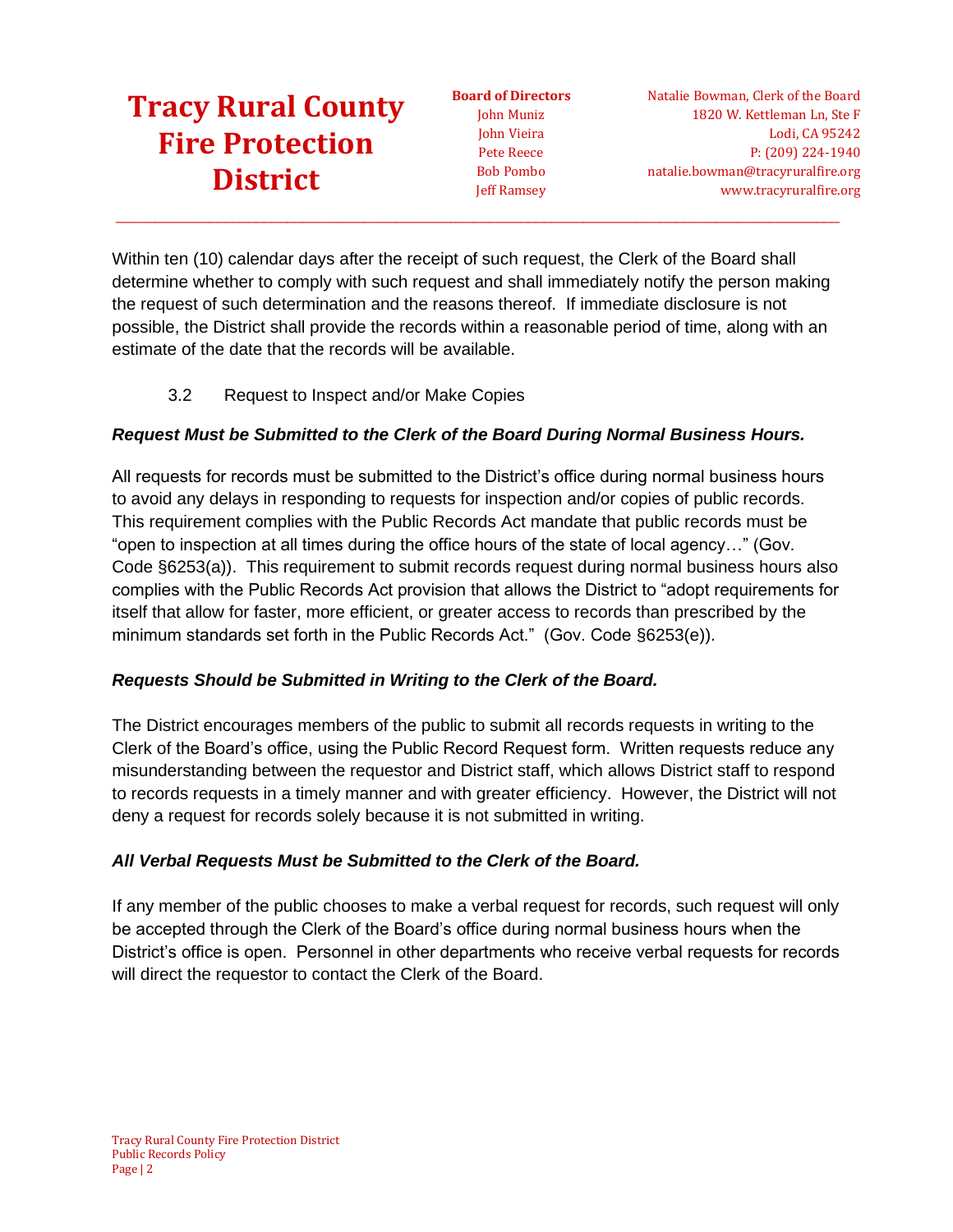**Board of Directors** John Muniz John Vieira Pete Reece Bob Pombo Jeff Ramsey

#### *Requests Should Clearly Identify the Records.*

The requestor should, in writing, specify the records to be inspected/copied with sufficient detail to enable the District to identify the particular records. If the request seems ambiguous or unfocused, the District staff will make a reasonable effort to obtain additional clarifying information from the requestor that will help identify the record(s). Pursuant to Government Code §6253.1, District staff shall do all of the following, to the extent reasonable under the circumstances:

 $\_$  ,  $\_$  ,  $\_$  ,  $\_$  ,  $\_$  ,  $\_$  ,  $\_$  ,  $\_$  ,  $\_$  ,  $\_$  ,  $\_$  ,  $\_$  ,  $\_$  ,  $\_$  ,  $\_$  ,  $\_$  ,  $\_$  ,  $\_$  ,  $\_$  ,  $\_$  ,  $\_$  ,  $\_$  ,  $\_$  ,  $\_$  ,  $\_$  ,  $\_$  ,  $\_$  ,  $\_$  ,  $\_$  ,  $\_$  ,  $\_$  ,  $\_$  ,  $\_$  ,  $\_$  ,  $\_$  ,  $\_$  ,  $\_$  ,

#### 3.3 The District Must Withhold from Disclosure Exempt Records

Records which are exempt from disclosure by law including, but are not limited to the following:

(a) Preliminary draft, notes, interagency, or intra-agency memoranda which are not retained by the District in the ordinary course of business, provided that the public interest in withholding such records clearly outweighs the public interest in disclosure. (Gov. Code §6254(a))

(b) Records pertaining to pending litigation to which the District is a party, or to claims made pursuant to Division 3.6 (commencing with Section 810) of Title 1 of the Government Code, until the pending litigation or the claim has been finally adjudicated or otherwise settled. (Gov. Code §6254(b))

(c) Personnel, medical, or similar files, the disclosure of which would constitute an unwarranted invasion of personal privacy. (Gov. Code §6254(c))

(d) The contents or real estate appraisals, engineering or feasibility estimates, and evaluations made for or by the District relative to the acquisition of property, or to prospective public supply and construction contracts, until all of the property has been acquired or all of the contract agreements are obtained. This provision does not include documents related to eminent domain actions. (Gov. Code §6254(h))

(e) Confidential information that has been acquired by being present in a closed session. Any such information and documents are not public records subject to inspection, to the extent permitted by the Ralph M. Brown Act and the Public Records Act. (Gov. Code §§ 5957.2, 54963)

(f) Records the disclosure of which is exempted or prohibited pursuant to provisions of federal or state law, including, but not limited to, provisions of the Evidence Code relating to privilege.

(g) Statements of personal worth or personal financial data required by the District acting in the capacity of a licensing agency and filed by an applicant with the District to establish his personal qualifications for the license, certificate, or permit he seeks.